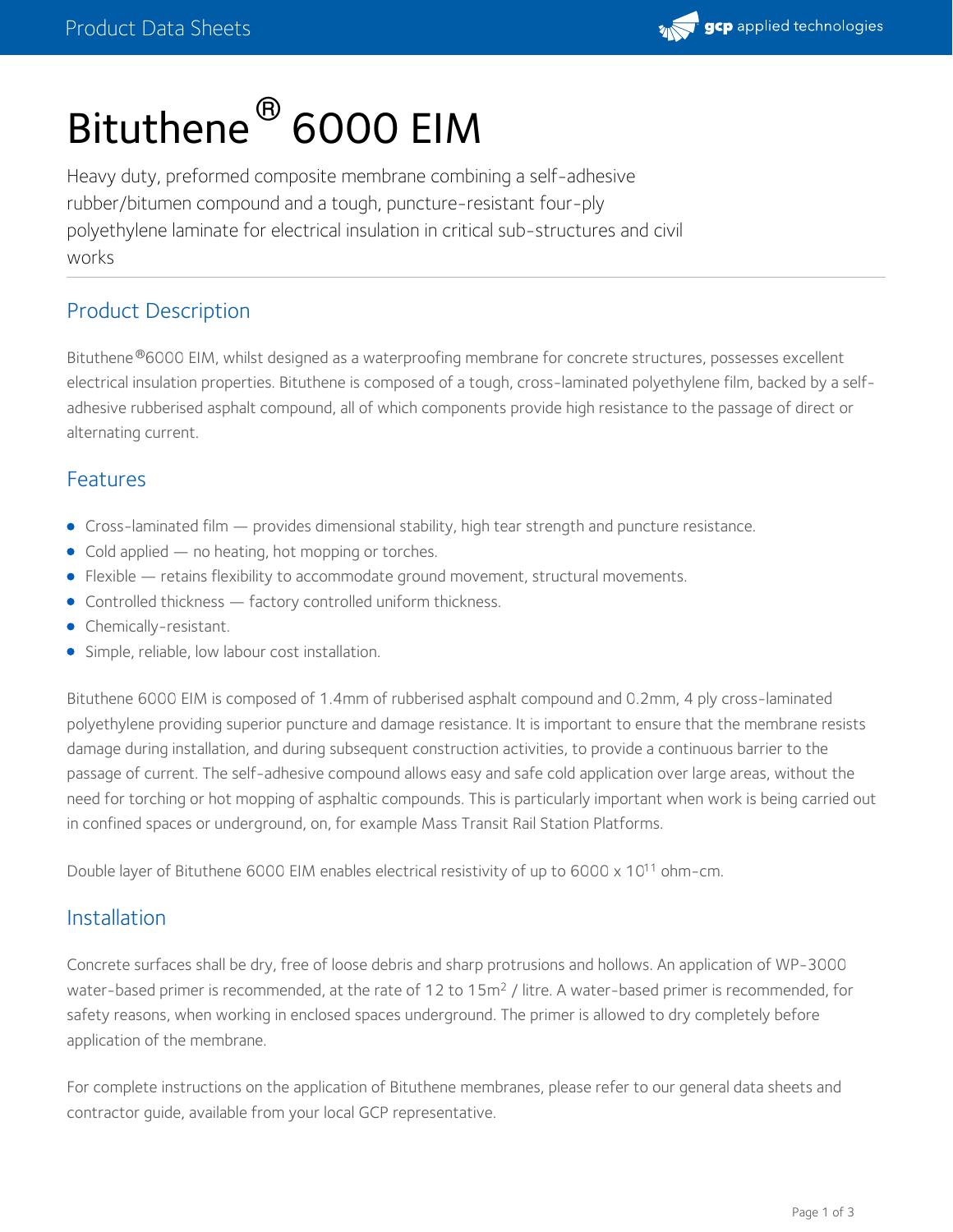

# Supply

| Bituthene 6000 EIM      | $1m \times 20m$ roll (20 sq m)<br>Average net weight 40kg                                                        |  |
|-------------------------|------------------------------------------------------------------------------------------------------------------|--|
| Storage                 | Store upright in dry conditions below<br>$35^{\circ}$ C                                                          |  |
| Primer WP-3000          | 18.9 litre pails                                                                                                 |  |
| Coverage                | 12 - 15 sq m / litre depending on<br>method of application, surface texture,<br>porosity and ambient temperature |  |
| Bituthene LM            | 5.7 litre pails                                                                                                  |  |
| <b>Bituthene Mastic</b> | 850cc cartridges, 3 litre pails                                                                                  |  |
| Bituthene Lap Roller    | Unit                                                                                                             |  |



# Quality Assurance

GCP Applied Technologies is certified to ISO 9002 by TUV SUD PSB Pte Ltd.

### Health and Safety

Refer to relevant Material Health and Safety data sheets.

## Specification

Bituthene 6000 EIM preformed membrane shall be applied onto smooth primed concrete by applying the preformed membrane, sticky side downwards to give well rolled 50mm overlaps, laid strictly in accordance with manufacturer's instructions and supplied by GCP Applied Technologies. For further information, contact your local GCP representative.